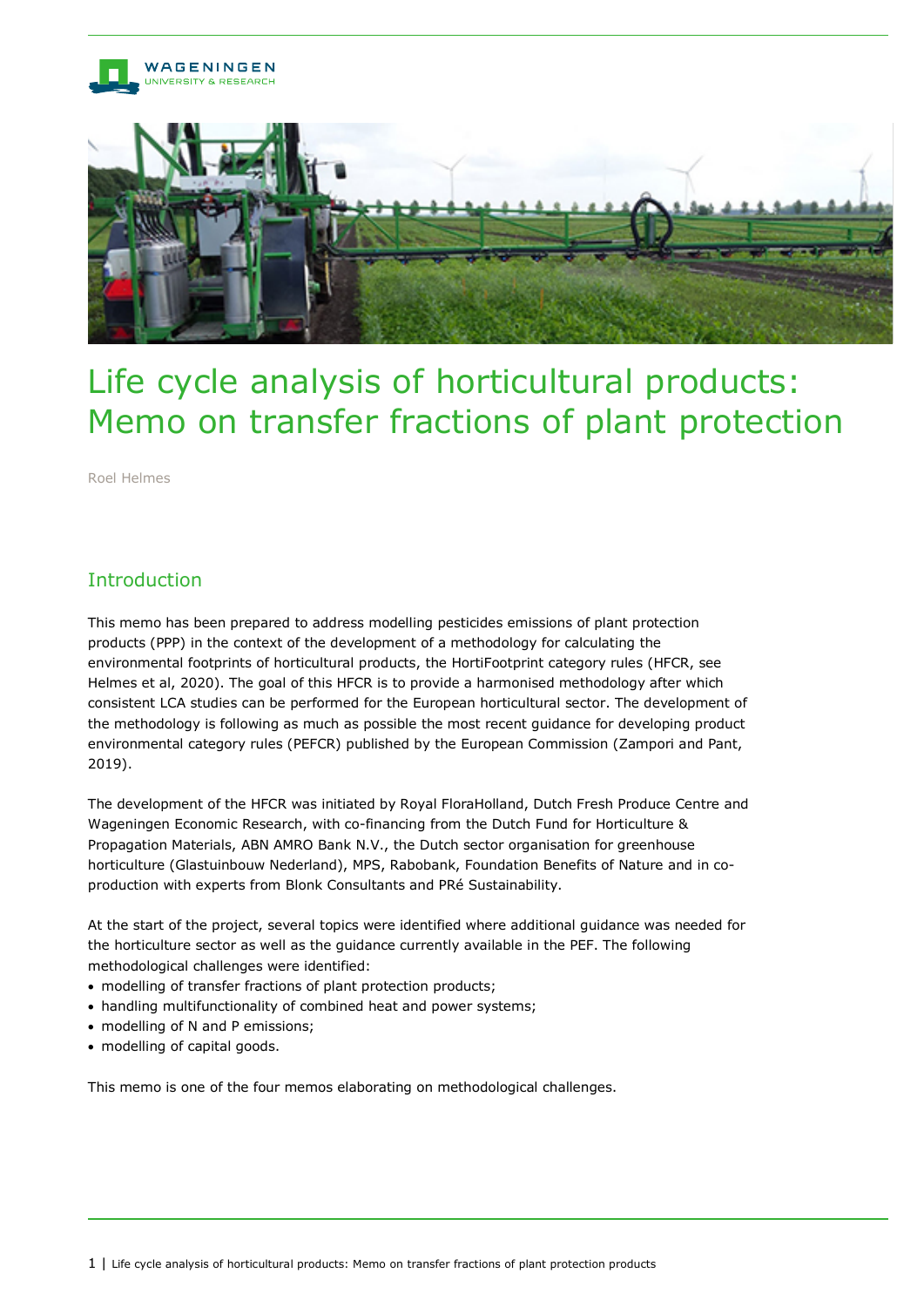## **Background**

The current public private partnership 'HortiFootprint' aims to develop an overall life cycle assessment (LCA) method applicable to horticultural crops. In addition to environmental impacts of climate change, water scarcity, eutrophication, etc., human toxicological impacts and ecotoxicological impacts are characterised in the LCA (called 'impact characterisation'). The HortiFootprint project follows the recent consensus method developments from the PEF initiative and will thus use the characterisation method USETOX to determine toxicological impacts, including those of PPPs.

USETOX translates emissions (from agricultural systems) to the environment in the impact on ecosystems and human health due to toxicity of the emitted substances, through a multimedia fate model and exposure modelling (Rosenbaum et al., 2015). Because USETOX makes use of emissions as input for the toxicity impact characterisation, while often only the amounts of PPP applied to the field/plant are known, emission fractions are required to translate the applied amounts into emissions to environmental compartments (Zampori and Pant, 2019)*.* Transfer fractions convert the applied amount of PPP to emission of environmental compartment. See equations below (all parameters are differentiated to the PPP active ingredient and receiving environmental compartment).

 $I = E * CF$  (I=impact, E=emission, CF=characterisation factor)  $E = Map * TF$  (E=emission, Mapp=mass of PPP applied, TF=transfer fraction)  $CF = FF * EF$  (CF= characterisation factor, FF = factor reflecting fate, EF = factor reflecting effect)  $I = Mapp * TF * FF * EF$ 

USETOX is not designed to convert applied amounts of PPP to emissions with emission fractions, and its compartments do not match the direct emissions occurring in agriculture. According to the proposal by Van Zelm et al. (2014) and Fantke (2019), the match between emission models and USETOX is illustrated in Table 1. USETOX has the receiving compartments: indoor air, occupational air, urban air, rural air, fresh water, seawater, natural soil and agricultural soil. The complete amount of applied PPP should be accounted for in terms emissions to rural air, fresh water, natural soil and agricultural soil, while a loss of short-term degradation is allowed. Characterisation factors for the remaining receiving compartments (indoor air, occupational air, urban air and seawater) are not considered, since emissions of PPPs to these receiving compartments are negligible.

|                                                                 |                                      | <b>USETOX emissions compartments</b> |                                                              |  |                    |  |
|-----------------------------------------------------------------|--------------------------------------|--------------------------------------|--------------------------------------------------------------|--|--------------------|--|
|                                                                 |                                      | Air                                  | Agricultural soil Natural soil                               |  | <b>Fresh water</b> |  |
| Modelled emissions,<br>according to<br>Van Zelm et al.<br>2014) | Drift from application               | X                                    |                                                              |  |                    |  |
|                                                                 | Volatilisation from plants           | X                                    |                                                              |  |                    |  |
|                                                                 | Volatilisation from soil             | X                                    |                                                              |  |                    |  |
|                                                                 | Runoff                               |                                      | Distribution or choice of one compartment, To be             |  |                    |  |
|                                                                 |                                      |                                      | determined.                                                  |  |                    |  |
|                                                                 | Drainage                             |                                      |                                                              |  | X                  |  |
|                                                                 | Groundwater                          |                                      |                                                              |  | X                  |  |
| Emissions                                                       | Agricultural soil at PPP application |                                      | X                                                            |  |                    |  |
| mentioned in<br>addition by Fantke<br>(2019)                    | site                                 |                                      |                                                              |  |                    |  |
|                                                                 | Agricultural soil other              |                                      | X                                                            |  |                    |  |
|                                                                 | Crops of application                 |                                      | Distribution or choice of one compartment, to be determined. |  |                    |  |
|                                                                 | Surface water                        |                                      |                                                              |  | x                  |  |
|                                                                 | 'Degradation'                        |                                      | Not included, because it is a 'real' loss of PPP             |  |                    |  |

| <b>Table 1</b> |  |  | Link between emissions compartments of USETOX and emission models |  |  |  |
|----------------|--|--|-------------------------------------------------------------------|--|--|--|
|----------------|--|--|-------------------------------------------------------------------|--|--|--|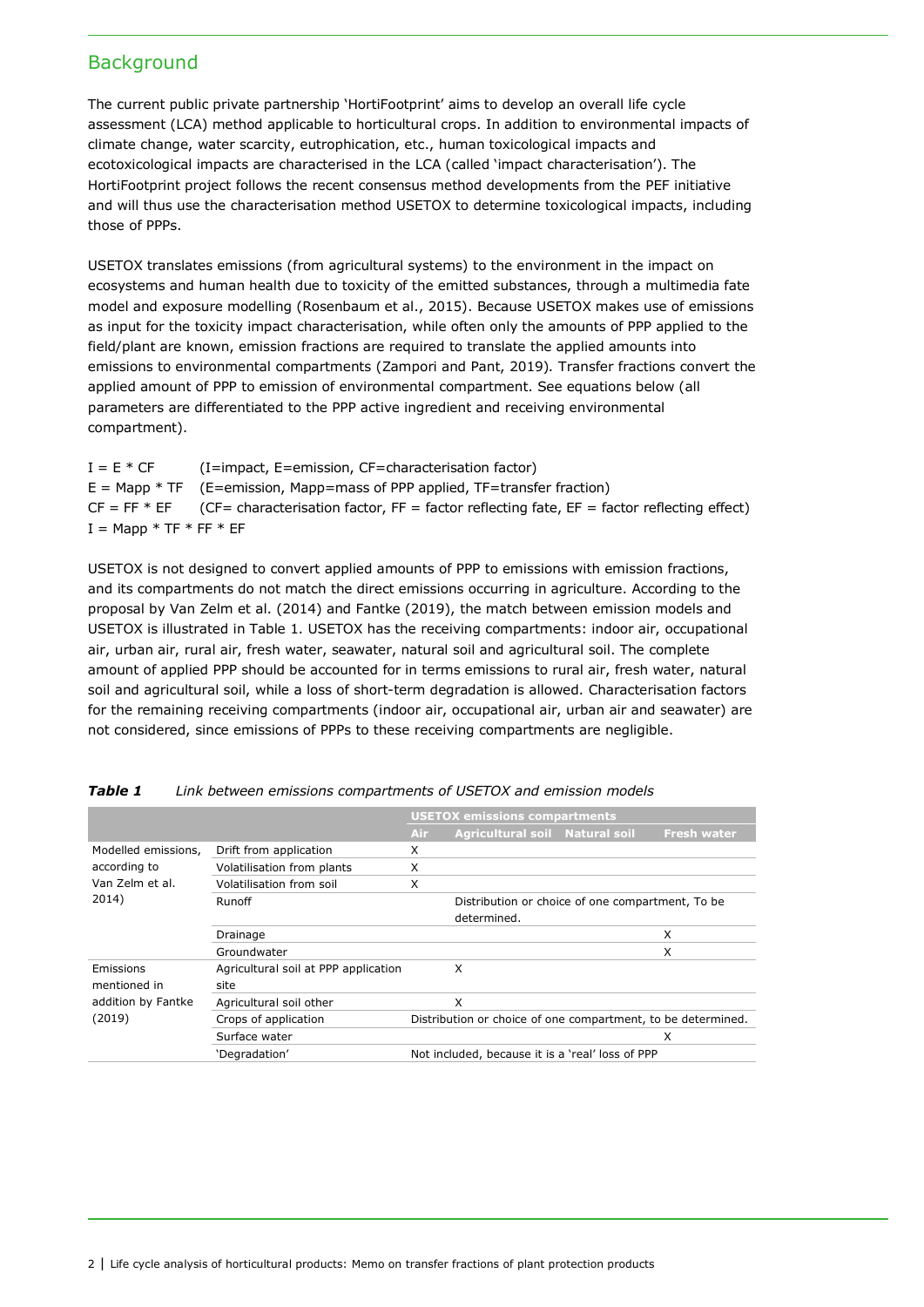## Method gap

The current approach to link PPP applications and the impact characterisation model (Zampori and Pant, 2019) is to distribute the applied amount over the compartments according to fixed percentages, without considering the properties of the PPP or the specific cultivation system. This is acceptable if PPPs have a very small impact, if plant-based food is only one ingredient among many, or for feed for animal-based products. However, PPPs receive a lot of stakeholder attention and if quantified, their environmental impact should be reliable. Zampori and Pant (2019) mention that the emission fractions can be strongly debated, but points that averages are reasonable. It quotes a report from Wageningen Environmental Research (WUR-Alterra, 2016) that does not support this claim. In fact, averages will not reflect the broad spread in transfer fractions for different PPPs under different cultivation circumstances. The 'fixed fraction approach' is seen as temporary, to cover the lack of directly applicable solutions.

A reliable model and the required input data should be identified for determining more reliable and more representative transfer fractions, differentiated among PPPs and cultivation circumstances. The required accuracy of the transfer fractions should be decided in order to employ the model and input data in a parsimonious way: as simple as possible, as complex as required. It needs to be determined which input variables would be most meaningful to describe the agricultural system at hand and PPP properties in addition to input data readily available from the database underlying USETOX or other PPP databases.[1](#page-2-0) A clear vision should be developed on which methods will be used to improve the current situation during the current pilot phase of the PEF initiative in the course of 2020.

## Structure of solution

A tiered approach is envisioned, going from Tier I of basic modelling to Tier III of advanced modelling, as illustrated in Table 2: there are cases where Tier I is acceptable such as in (partially) animal-based food (as mentioned in 'Method Gap'), and there may be an option to follow complex methods when interesting (Tier III). The middle ground especially needs to be covered (i.e. Tier II), because many possible applications of the new PEFCR will have a partial interest in toxicity impacts, in which the efforts for and the information from the LCA study do not focus on such impacts exclusively. The importance of modelling PPP transfer for protected agriculture differently than for open agriculture is illustrated in the next section.

| <b>Cultivatio</b><br>n Type | <b>Tier</b>              | $0$ (not<br>accepted) | I (PEFCR<br>Guide) | II (Generic model)*                          | $\mathbf{III}$ (**) |  |
|-----------------------------|--------------------------|-----------------------|--------------------|----------------------------------------------|---------------------|--|
| Open                        | Air                      | $0\%$                 | $1\%$              | To be determined, use                        | Not required for    |  |
|                             | Fresh water              | $0\%$                 | 9%                 | basic model with basic HortiFootprint; ideas |                     |  |
|                             | Agr. soil (if open soil) | 100%                  | 90%                | input dataset, resulting are welcome         |                     |  |
|                             | Agr. soil (if substrate) | 100%                  | 90%                | in highly variable                           |                     |  |
|                             | Natural soil             | $0\%$                 | $0\%$              | transfer fractions                           |                     |  |
| Protected                   | Air                      | $0\%$                 | $1\%$              |                                              |                     |  |
|                             | Fresh water              | $0\%$                 | 9%                 |                                              |                     |  |
|                             | Agr. soil (if open soil) | 100%                  | 90%                |                                              |                     |  |
|                             | Agr. soil (if substrate) | 100%                  | 90%                |                                              |                     |  |
|                             | Natural Soil             | $0\%$                 | 0%                 |                                              |                     |  |

#### *Table 2 Tiered structure for estimation of transfer fractions*

<span id="page-2-0"></span> <sup>1</sup> Physicochemical properties are available in the database used in USETOX and other databases, and should not be counted as an additional data. Soil parameters, climate data and data on the application method would be useful additional data. Making the input parameters for the transfer fractions spatially dependent constants is an option to achieve additional accuracy, but using additional non-spatial input parameters might be a better option.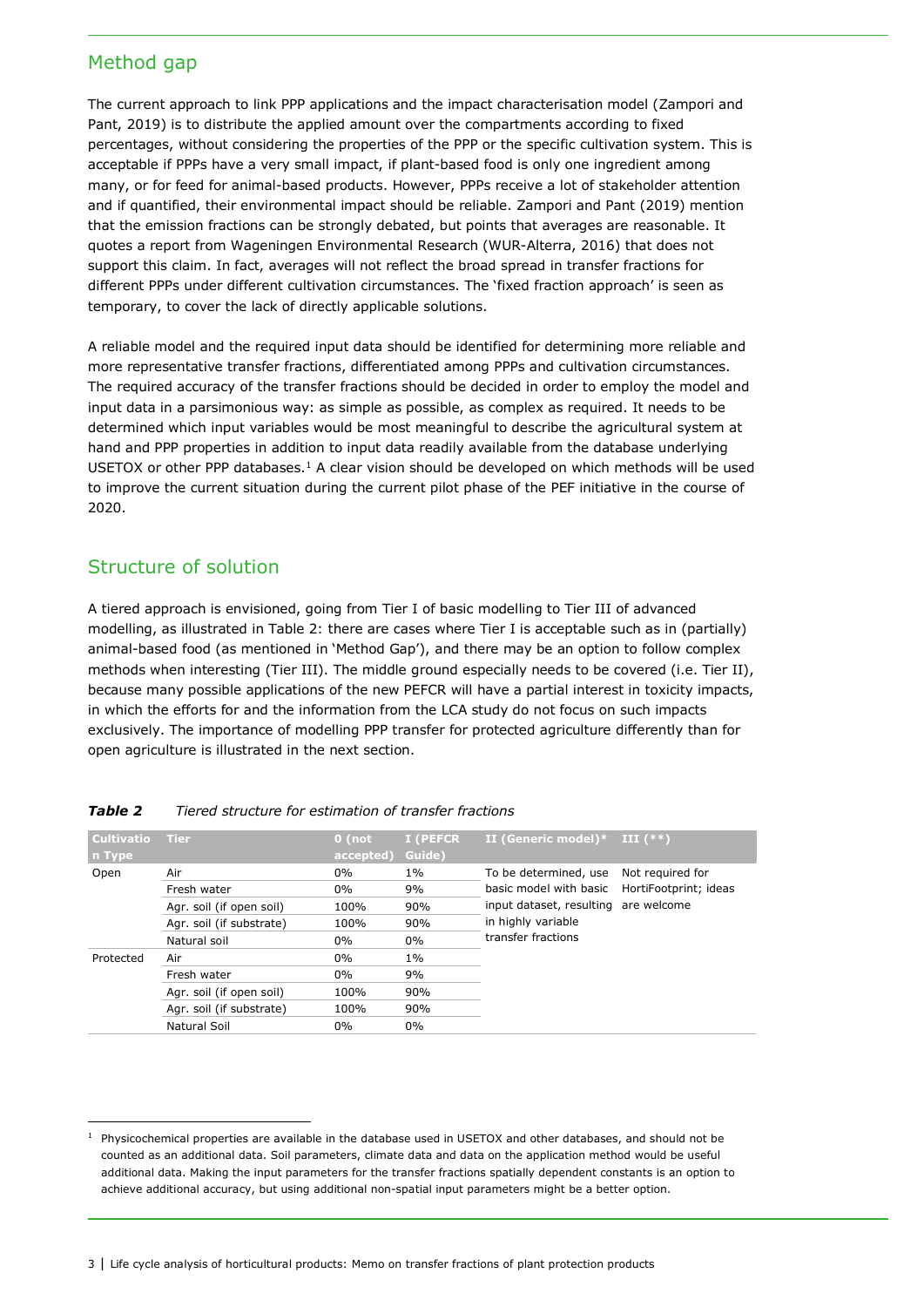A model needs to be identified or developed that provides the transfer fraction for each PPP applied. Such a Tier II model can have different shapes:

- It can be a very advanced lookup table: a complex matrix with the input variables as dimensions.
- It can be an assembly of pre-existing model components from current scientifically robust
- models. The environmental indicator for PPP (EIP), currently under development in a cooperation of Wageningen Economic Research, Wageningen Environmental Research and CLM (Centrum voor Landbouw en Milieu) in a public private partnership (Wageningen Economic Research, 2020) can.

A basic user interface should be available so that any shape of this model could be used by LCA practitioners with intermediate experience. Both the EIP and the PESTLCI model may turn out to be too complex, i.e. Tier III. In that case, it needs to be defined how such a model can be simplified.

## Aspects to be clarified in method development

#### **What is the accepted uncertainty?**

The uncertainties in toxicity impacts of PPP are great in LCA, due to the characterisation model. The emission fraction resulting from a Tier II emission model is multiplied by a highly uncertain characterisation factor. This implies that the emission model does not have to be extremely accurate, but should not multiply the uncertainty in the characterisation factor substantially. The uncertainty of Tier I and Tier II approaches should be determined and compared. It should be determined which uncertainty reduction can be a result of a reasonable effort. Fantke (2019) points out that the uncertainties of LCA toxicity impacts are such that preferability of one PPP over another cannot be determined with the current state of the art. However, comparisons of scenarios with simple variations (under the condition of all other things being equal) should be facilitated.

#### **Differentiation**

Several types of differentiation should become visible by moving from the fixed factor approach (Tier I) to a Tier II model.

- It is estimated that the application method strongly influences the transfer fractions, so it is proposed to include variables describing application methods for differentiation. All common application methods will be included.
- Crop morphology determines PPP fate within the field, and consideration should be given to working with crop archetypes. The suitable descriptors should be determined and within-crop variability should be assessed.
- Climate and weather are relevant variables. Measures for wind, rain and temperature should be considered and could be related to a region, resulting in regionalised sets of climate constants.
- Furthermore, soil type determines the transfer to some extent, so it needs to be determined which variables describe soil type in a meaningful way. The carbon content of the soil, reported directly or derived from the soil type, might be a useful predictor.

#### **PPP transfer from protected agriculture**

The conceptual differences between transfer fractions and between protected and open field agriculture are substantial. During the first phase of the HortiFootprint project, an improved approach for transfer fractions derivation was explored for greenhouse crops. The transfer fraction to air was made dependent on the vapour pressure of the PPP and the application method, replacing a fixed 9% with a input-dependent range of 1–27%. As a consequence, a larger or smaller fraction of the applied amount remains for the emission to water and soil. However, the emission to water is determined by the irrigation system with or without recirculation, which is not at all represented in the default value of 1%. Moreover, the emission to soil potentially does not occur because of drainage or cultivation on the substrate, resulting in an additional water emission through the irrigation system and significant levels of degradation. Hence it cannot be argued that the transfer fractions of 1% to water and 90% to soil are representative or even worst-case transfer estimates. The OLCA-pest project for protected agriculture focuses on protected agriculture for only a limited extent, but this is not certain. The EIP project will consider protected agriculture extensively.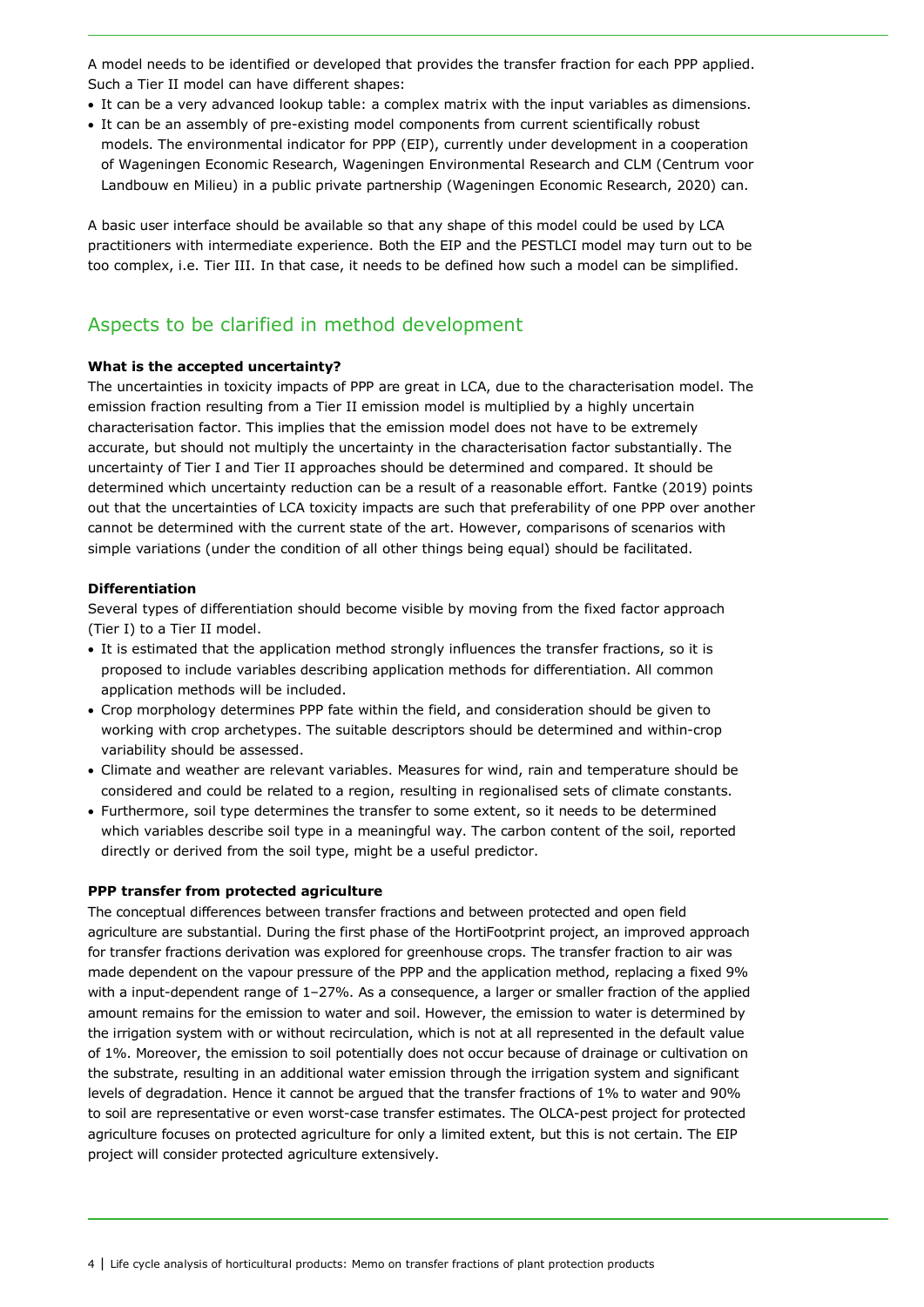#### **Time frame and overlap of scope**

Transfer fractions should consider only the primary distribution processes (in the first minutes to hours) in order to avoid overlap with USETOX, the impact assessment model. Such models consider the fate processes in the longer time frame (days to weeks) under their steady state assumptions.

#### **Data demand**

The scientific consensus recommendation from Rosenbaum et al. (2015) mentions a list of variables and themes for which data should be collected in the LCI phase. Not all themes have been operationalised into parameter descriptions. It is not entirely clear how application method or formulation type, presence of buffer zones, location/country, application time before harvest and crop growth stage during application, and adherence to good agricultural practice translate to the emission estimates. The OLCA-Pest project seems to be a result of the recommendation from this publication to establish default emission fractions to environmental media for integration into LCI databases. It is to be expected that the project will be of the best scientific state of the art.

The longlist of data for collection from Rosenbaum et al. might be too ambitious. On the intermediate Tier II level, perhaps three to six input variables could be collected to describe the agricultural system and the PPP properties, in addition to available data from USETOX and easily accessed PPP databases. It should be parameters that give the most useful differentiation and provide an action perspective to change to the grower. However, the feasibility of data collection in the context of the PEF initiative and the HortiFootprint project determines the choice of input variable more strongly than a limitation in the number of variables.

## Conclusion

There are at least two promising developments that could yield Tier II transfer fractions and would be an significant improvement from the Tier I fixed fraction approach: the OLCA-Pest project and the EIP project. Both projects are not finished but will deliver their (first) results this year. Moreover, such results may be too complex to apply in the context of the HortiFootprint project and the PEF transition phase. They may need some simplification through the determination of default input variables. The EIP project aims to develop default input variables and a user-friendly interface. It is strongly recommended to align scientific developments such as in OLCA-Pest and the EIP project with practical needs from the PEF transition phase.

This transfer fraction method from the first phase of the HortiFootprint project reduces the uncertainty to a limited extent and requires further development and testing.

Because none of the explored methods has reached maturity, the current recommendation for the HortiFootprint category rules (Helmes et al., 2020) is to remain consistent but inaccurate with regards to transfer fractions and follow the recommendations from Zampori and Pant (2019) until a usable and scientifically recognised method becomes available.

## Acknowledgement

This study was carried in the framework of the public-private partnership project HortiFootprint: 'Methodology for environmental footprint TU17005' for the Topsector Agri & Food, as part of the Programme 'Consumer, Market and Society'. The author would like to thank Peter Fantke (DTU, Denmark) and Assumpció Antón (IRTA, Spain) as part of the project team of 'OLCA-Pest: operationalising life cycle assessment of pesticides', Louise Wipfler and Roel Kruijne (Wageningen Environmental Research) and Rick van der Linden (Foundation Benefits of Nature) for their methodological advice.